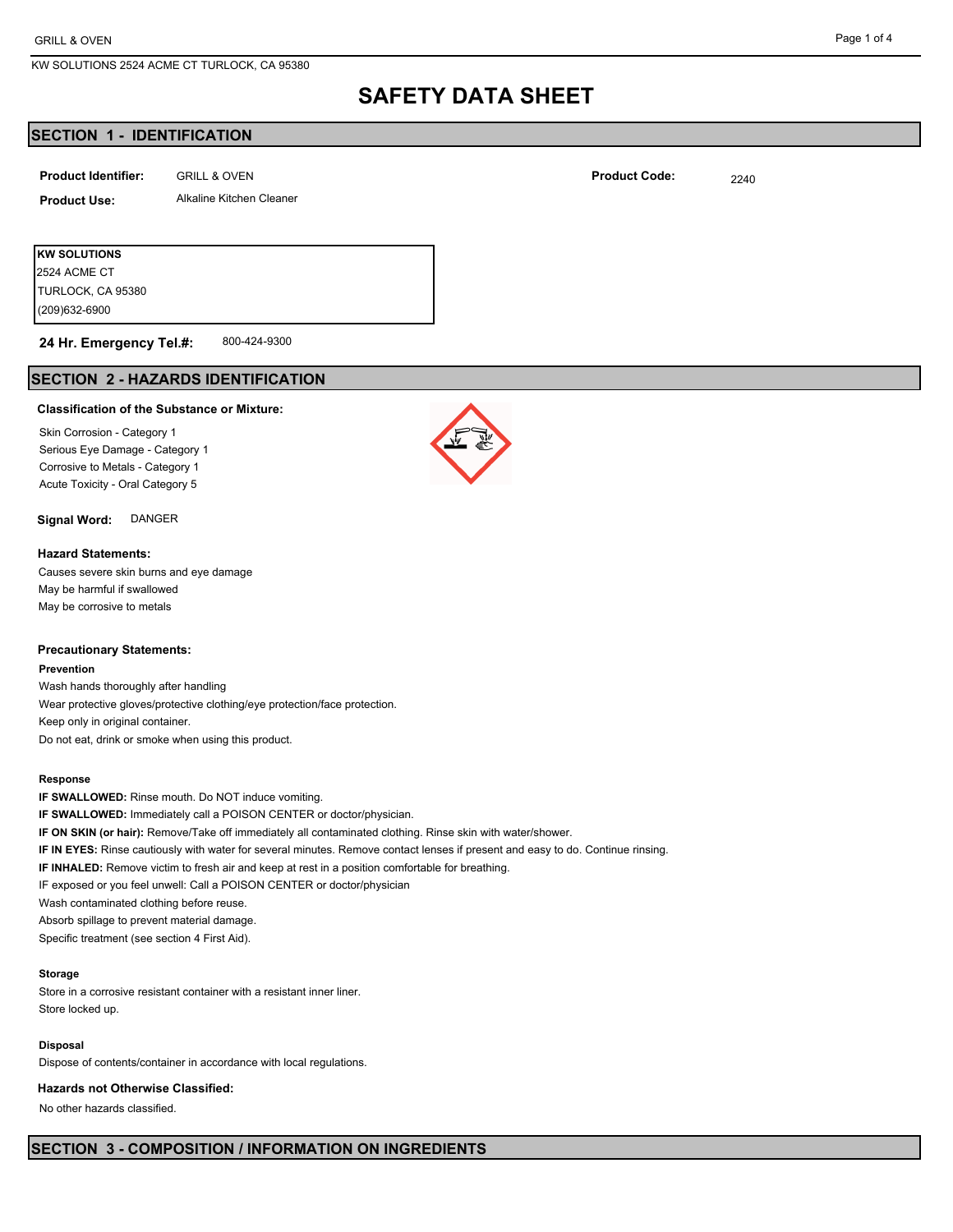#### Page 2 of 4

# **SAFETY DATA SHEET**

| <b>Ingredient</b><br>vuent       | ากทบท<br>7 I I<br>ייייי | $\cdots$<br>Number<br>w                  | Concentration       |
|----------------------------------|-------------------------|------------------------------------------|---------------------|
| <b>/DROXIDE</b><br>HY<br>SC<br>ж | SODA<br>-10<br>⊶∪A∪.    | .70<br>4 0 4<br>$\sqrt{2}$<br>ے-د∵<br>J- | 10%<br>. .<br>I 5-1 |

# **SECTION 4 - FIRST-AID MEASURES**

**Inhalation:** Get medical advice/attention if you feel unwell or are concerned.

**Skin Contact:** Take off immediately contaminated clothing, shoes and leather goods (e.g. watchbands, belts). Rinse skin with lukewarm, gently flowing water/shower with a flushing duration of 60 minutes. Immediately call POISON CENTER/doctor. Wash contaminated clothing before re-use.

**Eye Contact:** Remove source of exposure or move person to fresh air. Rinse eyes cautiously with lukewarm, gently flowing water for several minutes, while holding the eyelids open. Remove contact lenses, if present and easy to do. Continue rinsing for 60 minutes. Take care not to rinse contaminated water into the unaffected eye or into the face. Immediately call a POISON CENTER/doctor. Continue rinsing until medical aid is available.

**Ingestion:** Immediately call a POISON CENTER/doctor. Do NOT induce vomiting. If vomiting occurs naturally, lie on your side, in the recovery position. **Most Important Symptoms and Effects, both Acute and Delayed:** Causes severe skin burns and eye damage, burning of the mouth, throat, and esophagus.

**Indication of any Immediate Medical Attention and Special Treatment Needed:** Treat symptomatically

## **SECTION 5 - FIRE-FIGHTING MEASURES**

**Extinguishing Media:** Material is not flammable. Use extinguisher media appropriate for material in surrounding fire.

**Special hazards arising from the substance or mixture:** Non combustible. May give off irritating or toxic fumes (or gases) in a fire.

**Flammability classification (OSHA 29 CFR 1910.106) (Hazcom 2012):** Non flammable

**Hazardous Combustion Products:** May cause fire and explosions when in contact with incompatible materials.

**Special protective equipment and precautions for firefighters:** In the event of a fire, wear full protective clothing and NIOSH-approved self-contained breathing apparatus.

#### **SECTION 6 - ACCIDENTAL RELEASE MEASURES**

**Personal precautions, protective equipment and emergency procedures:** Ventilate area of leak or spill. Wear appropriate personal protective equipment as specified in Section 8. Isolate hazard area. Keep unnecessary and unprotected personnel from entering.

**Methods and materials for containment and cleaning up:** Contain and recover liquid when possible. Do not let product enter drains. Residues from spills can be diluted with water, neutralized with dilute acid and collected with dry earth, sand or other non-combustible material and disposed of in appropriate container.

**Special spill response procedures:** Collect spills in plastic containers only

## **SECTION 7 - HANDLING AND STORAGE**

**Precautions for Safe Handling:** Wear at least chemical resistant gloves and eye protection, face shield, and chemical resistant garments when handling, moving or using this product. Do not contaminate water, food, or feed by storage or disposal.

**Conditions for Safe Storage:** Keep product in tightly closed container when not in use. Do not drop, roll, or skid drum. Store in a cool, dry, well-ventilated area away from heat or open flame.

**Incompatible Materials:** Avoid strong oxidizing agents, soft metals, acids, and heat.

## **SECTION 8 - EXPOSURE CONTROLS / PERSONAL PROTECTION**

**Ventilation and engineering measures:** Forced air, local exhaust, or open air is adequate.

**Respiratory Protection:** Not a respiratory irritant unless dealing with a mist form, then wear appropiate NIOSH respirator.

**Skin Protection:** Wear chemical resistant gloves and chemical resistant garments when handling, wash garments before re-use.

**Eye/Face Protection:** Wear safety glasses, goggles and/or face shield to prevent eye contact.

**Other Protective Equipment:** Eye wash facility and emergency shower should be in close proximity.

**General Hygiene Conditions:** Do not eat, drink or smoke when using this product. Wash thoroughly after handling. Remove and wash contaminated clothing before re-use. Handle in accordance with good industry hygiene and safety practice.

## **SECTION 9 - PHYSICAL AND CHEMICAL PROPERTIES**

**Appearance:** Pale pink clear liquid. **Odor:** Odorless. **pH:** >13.0 **Melting/Freezing point:** No information available. **Initial boiling point and boiling range:** No information available. **Flammability (solid, gas):** Non flammable. **Specific Gravity:** 1.06 g/mL **Solubility in Water:** Complete

**Decomposition temperature:** No information available.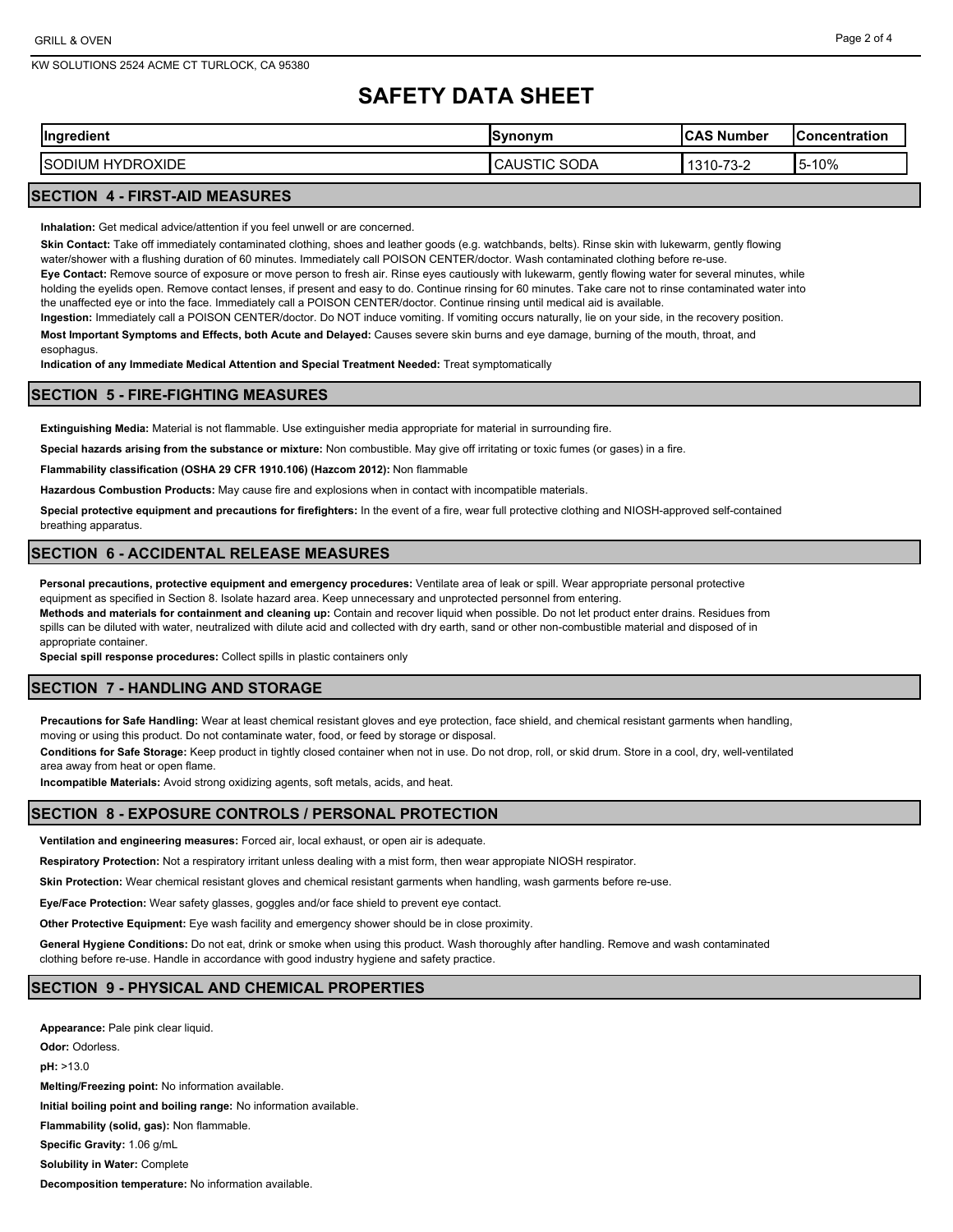# **SAFETY DATA SHEET**

**Viscosity:** 10-25 cSt at 20ºC / 68ºF

#### **SECTION 10 - STABILITY AND REACTIVITY**

**Reactivity:** Reactive with oxidizing agents, reducing agents, metals, acids and alkalis.

**Chemical Stability:** Stable under normal conditions

**Possibility of Hazardous Reactions:** May react with incompatible materials

**Conditions to Avoid:** Incompatible materials

**Incompatible Materials:** Alkalis, oxidizing agents, metals, acids and organic materials.

**Hazardous Decomposition Products:** Sodium Oxide. Decomposition by reaction with certain metals releases flammable and explosive Hydrogen gas.

### **SECTION 11 - TOXICOLOGICAL INFORMATION**

#### **Information on likely routes of exposure:**

Routes of entry - inhalation: YES Routes of entry - skin & eye: YES Routes of entry - ingestion: YES Routes of entry - skin absorption: NO

#### **Potential Health Effects:**

#### **Signs and symptoms of short term (acute) exposure:**

**Inhalation:** May cause irritation to respiratory system in mist/vapor form.

**Ingestion:** Corrosive! Swallowing causes severe burns of mouth, throat, and stomach. Severe scarring of tissue, corrosion, permanent tissue destruction and death may result. Symptoms may include severe pain, nausea, vomiting, diarrhea, shock, hemorrhaging and/or fall in blood pressure. Damage may appear days after exposure.

**Skin:** Corrosive! Contact with skin causes irritation or severe burns and scarring with greater exposures.

**Eye:** Corrosive! Causes irritation of eyes, and with greater exposures it can cause burns that may result in permanent impairment of vision, even blindness.

### **Potential Chronic Health Effects:**

**Carcinogenicity:** No components are listed as carcinogens by ACGIH, IARC, OSHA, or NTP.

**Mutagenicity:** Not known to have mutagenic effects in humans or animals.

**Reproductive effects:** No known reproductive effects in humans or animals.

**Sensitization to material:** Not a known sensitizer in humans or animals.

**Toxicological data:** The calculated ATE values for this mixture are:

ATE oral = No information available.

ATE dermal = No information available.

ATE inhalation = No information available.

## **SECTION 12 - ECOLOGICAL INFORMATION**

**Ecotoxicity:** May be harmful to aquatic environment.

**Persistence and degradability:** Not expected to persist. Readily biodegradable.

**Bioaccumulation potential:** Not expected to bioaccumulate.

**Mobility in soil:** No information available.

### **SECTION 13 - DISPOSAL CONSIDERATIONS**

**Handling for disposal:** Do not contaminate water, food, or feed by storage and/or disposal. When handling refer to protective measures listed in sections 7 and 8. Empty residue from containers, rinse container well.

**Method of disposal:** Dispose of in accordance with all applicable federal, state, provincial and local regulations. Contact your local, state, provincial or federal environmental agency for specific rules.

**RCRA:** If product becomes a waste, it does meet the criteria of a hazardous waste as defined by the US EPA, because of: Corrosivity D002